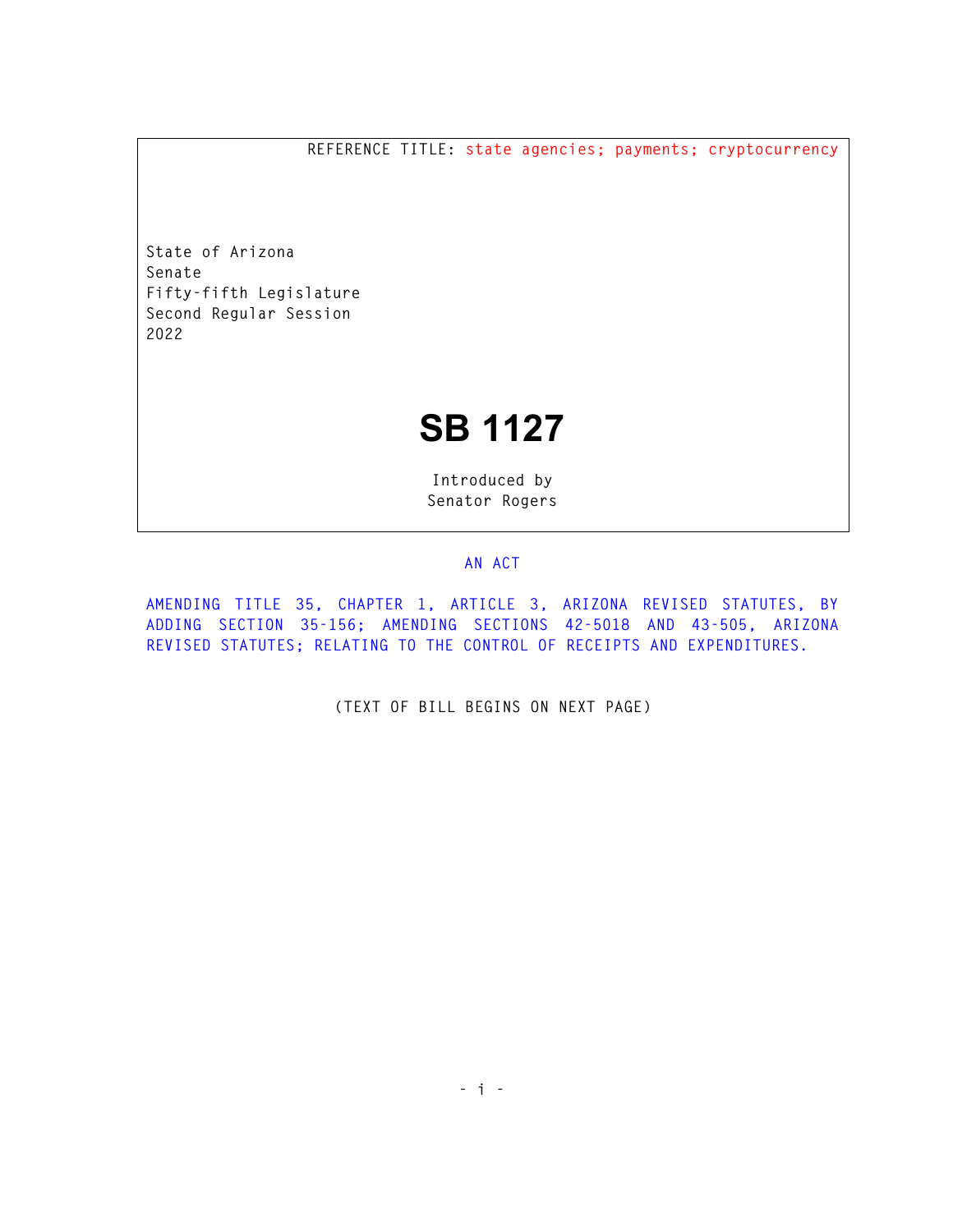**1 Be it enacted by the Legislature of the State of Arizona: 2 Section 1. Title 35, chapter 1, article 3, Arizona Revised 3 Statutes, is amended by adding section 35-156, to read: 4 35-156. Method of payment; cryptocurrency; agreement; 5 definitions 6 A. A STATE AGENCY MAY ENTER INTO AN AGREEMENT WITH A CRYPTOCURRENCY 7 ISSUER TO PROVIDE A METHOD TO ACCEPT CRYPTOCURRENCY AS A PAYMENT METHOD OF 8 FINES, CIVIL PENALTIES OR OTHER PENALTIES, RENT, RATES, TAXES, FEES, 9 CHARGES, REVENUE, FINANCIAL OBLIGATIONS AND SPECIAL ASSESSMENTS TO PAY ANY 10 AMOUNT DUE TO THAT AGENCY OR THIS STATE. 11 B. THE AGREEMENT SHALL: 12 1. GOVERN THE TERMS AND CONDITIONS ON WHICH CRYPTOCURRENCY AS A 13 MEANS OF PAYMENT CAN BE ACCEPTED OR DECLINED. 14 2. PROVIDE THE MANNER IN AND CONDITIONS ON WHICH A CRYPTOCURRENCY 15 ISSUER SHALL PAY THIS STATE BY MEANS OF CRYPTOCURRENCY OR UNITED STATES 16 DOLLARS PURSUANT TO THE AGREEMENT. 17 C. A STATE AGENCY THAT HAS ENTERED INTO AN AGREEMENT WITH A 18 CRYPTOCURRENCY ISSUER AS PROVIDED BY THIS SECTION MAY ACCEPT 19 CRYPTOCURRENCY AS A METHOD OF PAYMENT FOR FINES, CIVIL PENALTIES OR OTHER 20 PENALTIES, RENT, RATES, TAXES, FEES, CHARGES, REVENUE, FINANCIAL 21 OBLIGATIONS AND SPECIAL ASSESSMENTS TO PAY ANY AMOUNT DUE TO THAT AGENCY 22 OR THIS STATE. 23 D. A STATE AGENCY MAY PAY ANY SERVICE FEES SPECIFIED IN THE 24 AGREEMENT FOR THE CRYPTOCURRENCY TRANSACTION OR MAY REQUIRE A PERSON THAT 25 PAYS WITH CRYPTOCURRENCY TO PAY THE SERVICE FEES ASSOCIATED WITH THE 26 CRYPTOCURRENCY TRANSACTION. 27 E. THE PERSON THAT PAYS WITH CRYPTOCURRENCY IS LIABLE FOR THE 28 PAYMENT AND ALL INTEREST AND PENALTIES UNTIL THE STATE AGENCY HAS RECEIVED 29 FINAL AND UNCONDITIONAL PAYMENT OF THE FULL AMOUNT DUE FROM THE 30 CRYPTOCURRENCY ISSUER FOR THE CRYPTOCURRENCY TRANSACTION. 31 F. FOR THE PURPOSES OF THIS SECTION 32 1. "CRYPTOCURRENCY" MEANS ANY FORM OF DIGITAL CURRENCY IN WHICH 33 ENCRYPTION TECHNIQUES ARE USED TO REGULATE THE GENERATION OF UNITS OF 34 CURRENCY AND VERIFY THE TRANSFER OF MONIES, OPERATING INDEPENDENTLY OF A 35 CENTRAL BANK, INCLUDING BITCOIN, ETHEREUM, LITECOIN AND BITCOIN CASH. 36 2. "CRYPTOCURRENCY ISSUER" MEANS AN ISSUER OF ANY FORM OF 37 CRYPTOCURRENCY, INCLUDING BITCOIN, ETHEREUM, LITECOIN AND BITCOIN CASH. 38 Sec. 2. Section 42-5018, Arizona Revised Statutes, is amended to 39 read: 40 42-5018. Method of payment 41 A. All remittances of taxes imposed by this article shall be made 42 by bank draft, check, cashier's check, money order, cash or electronic 43 funds transfer to the department, which shall issue receipts therefor to** 

**44 the taxpayers, but no remittance other than cash shall be final discharge**